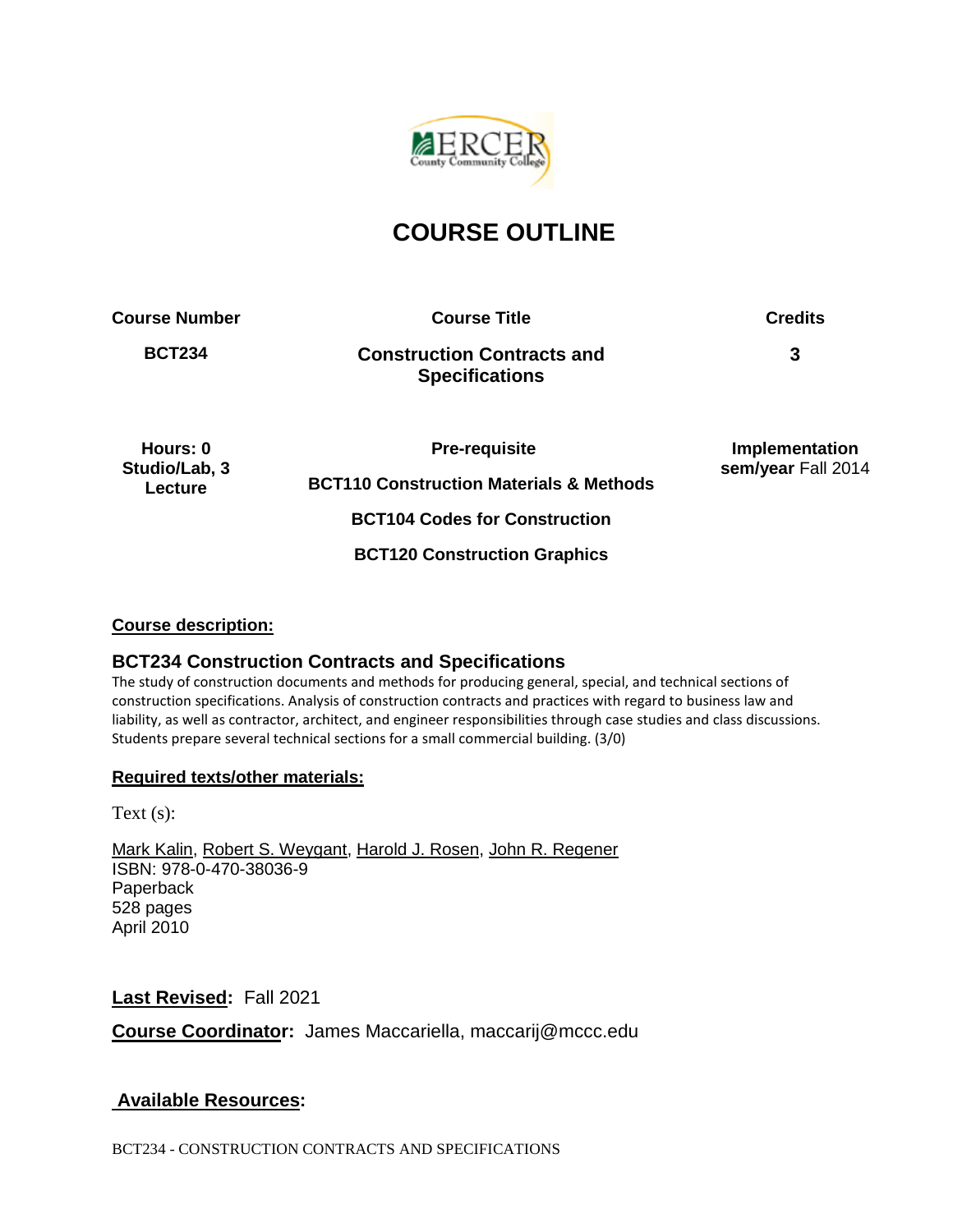### **GENERAL OBJECTIVES**:

- I. To familiarize the student with the various parts and aspects of compiling a complete set of Construction Documents.
- II. Design the contract to mitigate the risks of conflict and select the most appropriate contract strategy.
- III. Select the most suitable method for preparation of the technical specification.
- IV. To investigate, locate, and record facts, figures, and methods by, or with which, actual work may proceed and be properly directed.
- V. To become aware of the legal ramifications of the specifications and to compile the articles in a logical manner as used in the trade.
- VI. To have an understanding of the proper language and use of master specifications available in the trade.
- VII. demonstrate knowledge of the science of materials and methods of construction as they apply to the Construction Specifications Institute (CSI) Divisions.

## **II. SPECIFIC OBJECTIVES:**

## **UNIT I: CONSTRUCTION DOCUMENTS**

*The student should be able to:*

- State and define the four items required to make a legal contract.
- List the various parts that make up a Project Manual.
- Understand the Relationship between Drawings and Specifications
- Understand the Organization of Specifications According to *MasterformatTM*
- Be capable of indicating the content and intent of the various Documents found in the Project Manual.
- Locate necessary information needed to set up a Document.
- Describe the legal aspects between the contract Drawings and the Specifications.
- Demonstrate in writing the more general types of specifications.
- Find in manufacturers catalogs information needed to write descriptive specs.
- Show this knowledge of how to locate and refer to the more standard code specifications.
- Demonstrate the proper use of accepted specifications language and punctuation.
- Produce a proper "Invitation-to bid" letter.

## **UNIT II: WORKING SPECIFICATIONS**

*The student should be able to:*

- Name and describe the various divisions of the Uniform System.
- Describe the methods by which specifications can be cataloged and numbered.
- Place a material or method specification under its proper place in the proper division.
- Name the three recommended parts of a section format.
- Set up a complete specification section for a small operation by using ready written material.
- Write a complete specification section for simple operation and material selection.
- Edit a set of master specifications for a real project.

## **UNIT III: AGENDA, CHANGE ORDERS, AND REPRODUCTION**

*The student should be able to:*

• Write change orders and describe where and how they should be used.

#### BCT234 - CONSTRUCTION CONTRACTS AND SPECIFICATIONS